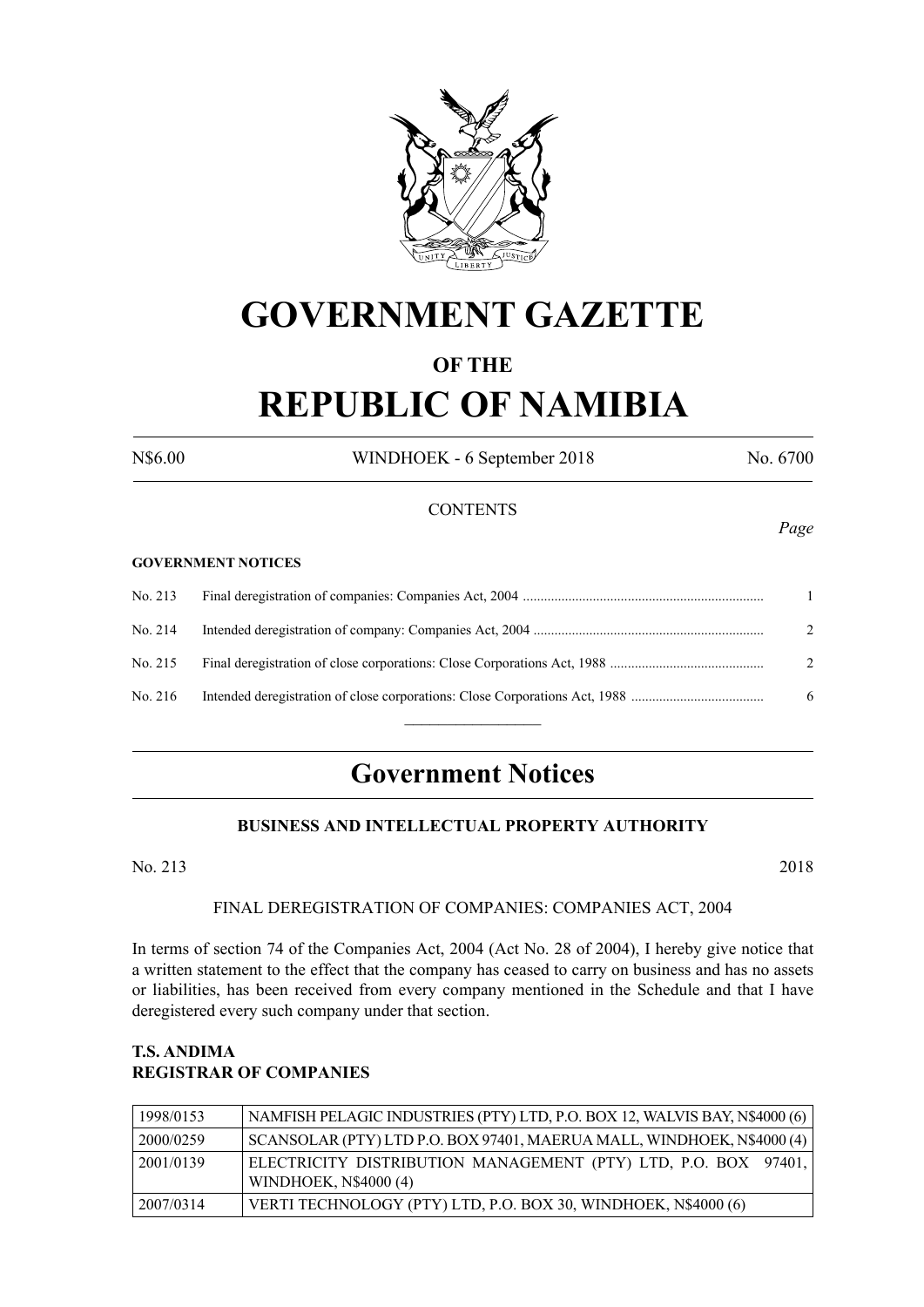| 2009/0667 | WILRU INVESTMENTS SEVENTY (PTY) LTD P.O. BOX 97401, MAERUA MALL,<br>WINDHOEK, N\$4000 (6)                             |
|-----------|-----------------------------------------------------------------------------------------------------------------------|
| 2009/0669 | WILRU INVESTMENTS SEVENTY-EIGHT (PTY) LTD P.O. BOX 97401, MAERUA<br>MALL, WINDHOEK, N\$4000 (6)                       |
| 2010/0362 | GREENCOAL OKAHANDJA (PTY) LTD, P.O. BOX 2558, WINDHOEK, N\$4000 (6)                                                   |
| 2012/0740 | ATHA NAMIBIA MINES (PTY) LTD, P.O. BOX 1975, WINDHOEK, N\$4000 (2)                                                    |
| 2012/0060 | SHELFCO ONE ONE FOUR (PTY) LTD, P.O. BOX 1571, WINDHOEK, N\$4000 (8)                                                  |
| 2013/0583 | DYNAMIC INVESTMENTS GROUP AND CHINA CIVIL ENGINEERING<br>CONSTRUCTION (PTY) LTD, P.O. BOX 3757, WINDHOEK, N\$4000 (5) |
| 2013/0400 | ATHA OKONJATI MINING (PTY) LTD, PRIVATE BAG 12012, AUSSPANNPLATZ,<br><b>WINDHOEK, N\$4000 (2)</b>                     |
| 2013/0537 | UKU CONSULTING SERVICES NAMIBIA (PTY) LTD, P.O. BOX 97401, MAERUA<br>MALL, WINDHOEK, N\$4000 (6)                      |
| 2014/0105 | HALLIE INVESTMENTS NUMBER FOUR HUNDRED AND NINE (PTY) LTD, P.O.<br>BOX 20198, WINDHOEK, N\$4000 (8)                   |
| 2014/0050 | EAZI NAMIBIA ACCESS AND MATERIAL HANDLING (PTY) LTD, P.O. BOX 2558,<br>WINDHOEK, N\$4000 (6)                          |
| 2014/0246 | LUXURY INVESTMENTS TWO HUNDRED AND FORTY FOUR (PTY) LTD, P.O.<br>BOX 2184, WINDHOEK, N\$4000 (6)                      |
| 2015/0524 | R. JOONE INVESTMENTS (PTY) LTD, P.O. BOX 5695, WALVIS BAY, N\$4000 (6)                                                |
| F/169223B | MURPHY LUDERITZ OIL CO. LTD, P.O. BOX 1975, WINDHOEK, N\$109808 (2)                                                   |
| F/1540857 | G4S RISK MANAGEMENT LTD, P.O. BOX 21683, WINDHOEK, N\$12 881900 (6)                                                   |

#### **BUSINESS AND INTELLECTUAL PROPERTY AUTHORITY**

 $\overline{\phantom{a}}$  , where  $\overline{\phantom{a}}$ 

No. 214 2018

#### INTENDED DEREGISTRATION OF COMPANY: COMPANIES ACT, 2004

In terms of Section 74(3) of the Companies Act, 2004 (Act No. 28 of 2004), I hereby give notice that I have, at the expiration of two months, from the date of publication of this notice, the company mentioned in the Schedule will, unless good cause is shown to the contrary, be deregistered.

#### **T.S. ANDIMA REGISTRAR OF COMPANIES**

**NOTE:** No guarantee is given in respect of the particulars furnished and no responsibility is accepted for errors or omissions or the consequences thereof.

| $\frac{12015}{0202}$ | YELLOW SHARK VETERINARY CLINIC (PTY) LTD, P.O. BOX 90757, KLEIN<br>WINDHOEK, WINDHOEK, N\$1000 (6) |
|----------------------|----------------------------------------------------------------------------------------------------|
|                      |                                                                                                    |

#### **BUSINESS AND INTELLECTUAL PROPERTY AUTHORITY**

No. 215 2018

#### FINAL DEREGISTRATION OF CLOSE CORPORATIONS: CLOSE CORPORATIONS ACT, 1988

It is hereby made known in terms of subsection (3) of section 26 of the Close Corporations Act, 1988 (Act No. 26 of 1988) that the close corporations mentioned in the Schedule shall as from the date of publication of this notice be deregistered under subsection (2) of that section for the reason that the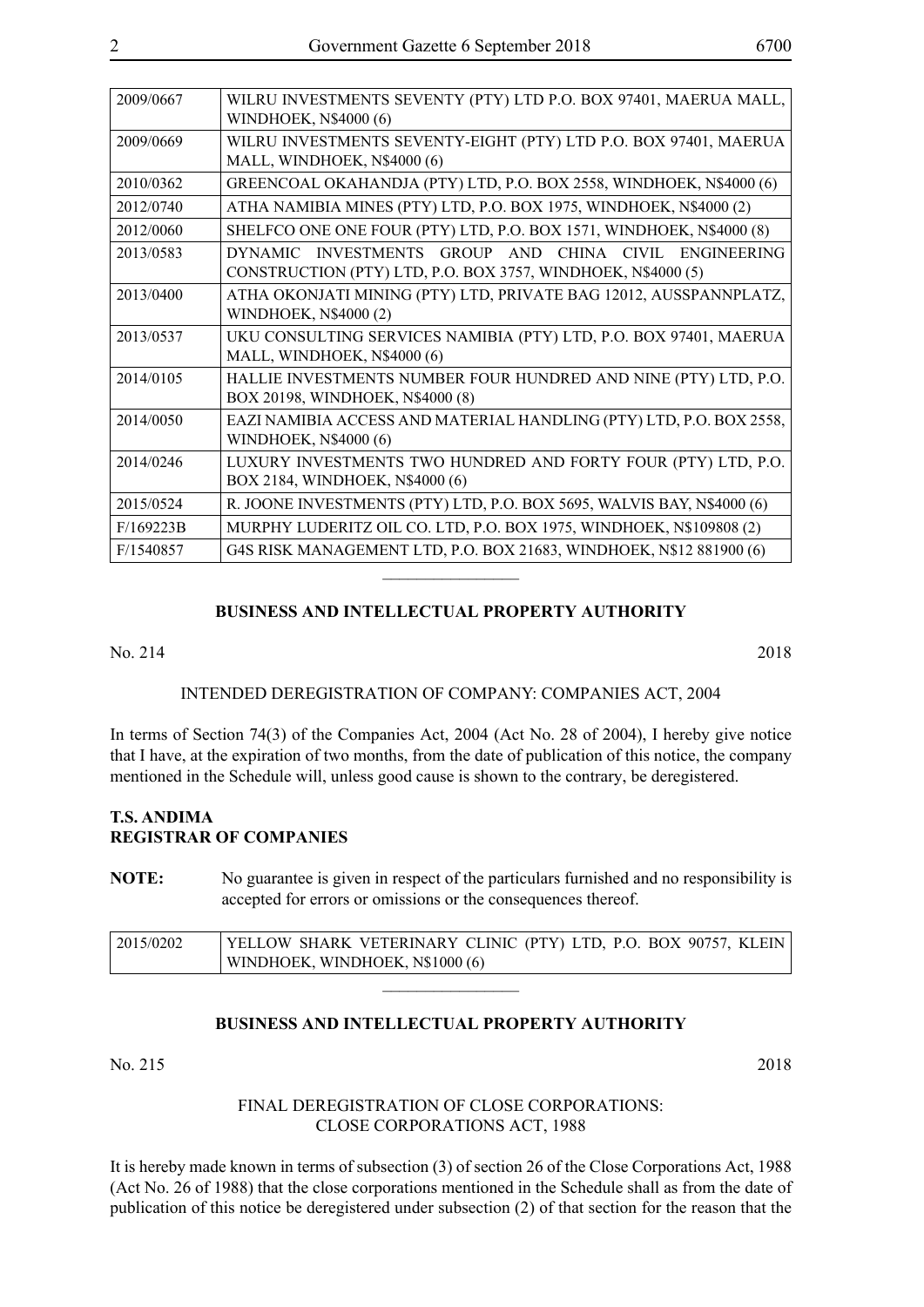close corporations have submitted written statements in terms of that subsection to the effect that such close corporations have ceased to carry on business and have no assets or liabilities, and that no good cause to the contrary has been shown.

# **T.S. ANDIMA REGISTRAR OF COMPANIES**

**NOTE:** No guarantee is given in respect of the accuracy of the particulars furnished and no responsibility is accepted for errors or omissions or the consequences thereof.

| CK/93/015528/23 | NEATE PROPERTIES CC, P.O. BOX 2901, WALVIS BAY, N\$100 (8)                                        |  |  |
|-----------------|---------------------------------------------------------------------------------------------------|--|--|
| CC/1998/1205    | CUM LAUDE NAMIBIA CC, P.O. BOX 31606, WINDHOEK, N\$100 (6)                                        |  |  |
| CC/1998/1666    | TRUSTPLAN BROKERS CC, P.O. BOX 81905, OLYMPIA, WINDHOEK, N\$100 (8)                               |  |  |
| CC/1998/1435    | NORTH SUN PROPERTIES CC, P.O. BOX 2558, WINDHOEK, N\$100 (8)                                      |  |  |
| CC/1998/1437    | OSHANA ENTERPRISES CC, P.O. BOX 2558, WINDHOEK, N\$100 (6)                                        |  |  |
| CC/1999/0392    | KARAS PRODUCTS CC, P.O. BOX 1857, WINDHOEK, N\$100 (6)                                            |  |  |
| CC/2000/2121    | KONTIKI CAR RENTAL CC, P.O. BOX 12, WALVIS BAY, N\$100 (7)                                        |  |  |
| CC/2000/0802    | HANRUJAM'S THERAPY AND SERVICES CC, P.O. BOX 130, SWAKOPMUND,<br>N\$100(6)                        |  |  |
| CC/2001/2141    | WERCEL INVESTMENTS CC, P. O. BOX 9851, WINDHOEK, N\$10 (6)                                        |  |  |
| CC/2001/1588    | WINDHOEK IDEAL CREATIONS CC, P.O. BOX 81127, WINDHOEK, N\$100 (6)                                 |  |  |
| CC/2002/2905    | YOU AND AFRICA TOURISM CC, P.O. BOX 90527, KLEIN WINDHOEK,<br>WINDHOEK, N\$100 (1)                |  |  |
| CC/2002/0010    | BV INVESTMENTS ONE HUNDRED AND SEVENTY THREE CC, P.O. BOX<br>81905, OLYMPIA, WINDHOEK, N\$100 (6) |  |  |
| CC/2002/0548    | BLUE WAVE PROPERTIES CC, P.O. BOX 90733, KLEIN WINDHOEK,<br>WINDHOEK, N\$100 (8)                  |  |  |
| CC/2002/2486    | OTJITE MEAT CC, P.O. BOX 80982, WINDHOEK, N\$100 (6)                                              |  |  |
| CC/2002/2053    | STAR BARGAINS CC, P.O. BOX 97343, MAERUA MALL, WINDHOEK, N\$100 (6)                               |  |  |
| CC/2002/2647    | ETOSHA TRANSFER AND TOURS CC, P.O. BOX 22587, WINDHOEK, N\$1000 (1)                               |  |  |
| CC/2002/0311    | G.S. PROPERTIES CC, P.O. BOX 1331, WINDHOEK, N\$200 (8)                                           |  |  |
| CC/2003/2292    | CHEAPTALK COMMUNICATION SERVICES CC, P.O. BOX 2258 MAERUA<br>MALL, WINDHOEK, N\$100 (9)           |  |  |
| CC/2003/2903    | NAMIBIA GENSET HIRE CC, P.O. BOX 1857, WINDHOEK, N\$100 (7)                                       |  |  |
| CC/2003/0485    | JATINGA TRADING CC, P.O. BOX 2558, WINDHOEK, N\$100 (6)                                           |  |  |
| CC/2004/0907    | AVALON EVENT CC, P.O. BOX 11229, WINDHOEK, N\$100 (9)                                             |  |  |
| CC/2004/2818    | ARCHBISHOP'S CLOSE UNIT THREE CC, P.O. BOX 2783, WINDHOEK, N\$100 (8)                             |  |  |
| CC/2004/0822    | FRANCIS COURT FIFTEEN PROPERTY CC, P.O. BOX 21904, WINDHOEK,<br>N\$100(8)                         |  |  |
| CC/2005/0574    | WELLCO TRUCK AND TRAILER REPAIRS CC, P.O. BOX 4440, WALVIS BAY,<br>N\$100(7)                      |  |  |
| CC/2005/0999    | PRESTIGE DECORATORS CC, P. O. BOX 130, SWAKOPMUND, N\$100 (9)                                     |  |  |
| CC/2006/1215    | ALL AFRICAN SAFARIS CC, P.O. BOX 5414, WINDHOEK, N\$100 (1)                                       |  |  |
| CC/2007/2939    | LYLLIA GARDENS NUMBER TWO CC, P.O. BOX 14, WALVIS BAY, N\$100 (8)                                 |  |  |
| CC/2007/2207    | SWAKOPMUND MEGA SAVE CC, P.O. BOX 130, SWAKOPMUND, N\$100 (6)                                     |  |  |
| CC/2007/1788    | DORADO GARDENS INVESTMENT FOURTEEN CC, P.O. BOX 10862,<br>KHOMASDAL, WINDHOEK, N\$100 (6)         |  |  |
| CC/2007/0819    | ROCK ALUMINIUM CC, P.O. BOX 12, WALVIS BAY, N\$100 (4)                                            |  |  |
| CC/2008/0997    | DNG PROJECT MANAGERS CC, P.O. BOX 23537, AUSSPANNPLATZ, WINDOEK,<br>N\$100(6)                     |  |  |
| CC/2008/0241    | SEARCH PARTNERS NAMIBIA CC, P.O. BOX 40659, AUSSPANNPLATZ,<br><b>WINDHOEK, N\$100 (10)</b>        |  |  |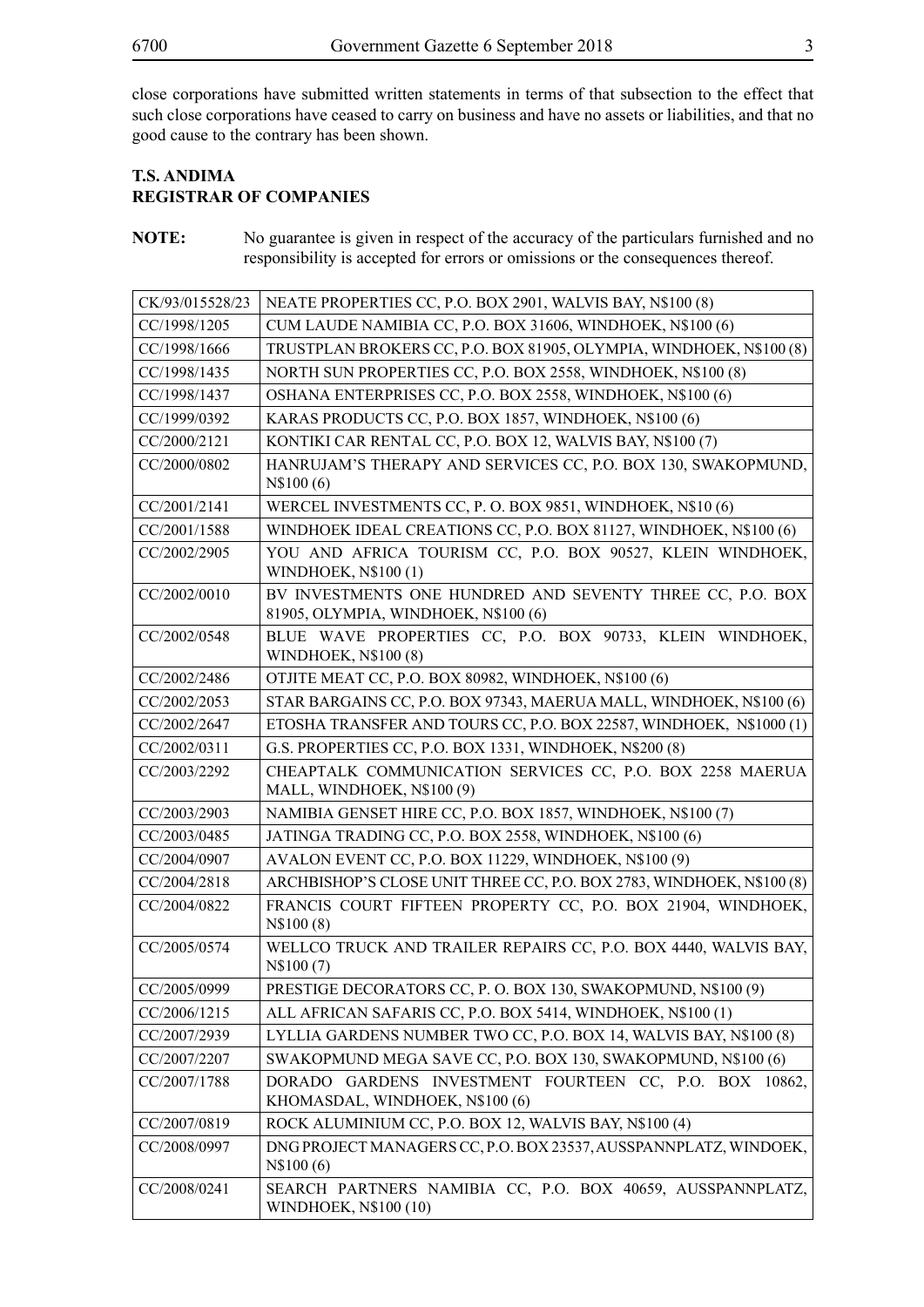| CC/2008/4527  | AMAPOZI INVESTMENTS CC, P.O. BOX 20198, WINDHOEK, N\$100 (6)                                                |  |  |
|---------------|-------------------------------------------------------------------------------------------------------------|--|--|
| CC/2008/3308  | OMBILI PROPERTIES CC, P.O. BOX 27069, WINDHOEK, N\$100 (8)                                                  |  |  |
| CC/2008/3553  | LES AMIE TRADING, P.O. BOX 9383, EROS, WINDHOEK, N\$300 (10)                                                |  |  |
| CC/2009/2499  | MISTY BAY INVESTMENTS ONE HUNDRED AND NINETEEN CC, P.O. BOX                                                 |  |  |
|               | 14, WALVIS BAY, N\$100 (6)                                                                                  |  |  |
| CC/2009/1457  | TURNING POINTS CONSULTANCY CC, P.O. BOX 11901, KLEIN WINDHOEK,<br>WINDHOEK, N\$100 (10)                     |  |  |
| CC/2009/3949  | MEDICAL TECHNOLOGY SOLUTIONS CC, P.O. BOX 1377, WINDHOEK,<br>N\\$100 (10)                                   |  |  |
| CC/2010/0918  | CORNER CHICKENS CC, P.O. BOX 90757, KLEIN WINDHOEK, WINDHOEK,<br>N\$100(1)                                  |  |  |
| CC/2010/0993  | MALACHITE TOURS AND SAFARIS CC, P.O. BOX 97343, MAERUA MALL,<br><b>WINDHOEK, N\$100(1)</b>                  |  |  |
| CC/2010/5784  | LIEBHERR EARTHMOVING MINING AND CONSTRUCTION EQUIPMENT<br>NAMIBIA CC, P.O. BOX 5695, WALVIS BAY, N\$100 (5) |  |  |
| CC/2010/5020  | WELWITSCHIA REFRIGERATION AND AIR CONDITIONERS CC, P.O. BOX<br>97401, MAERUA MALL, WINDHOEK, N\$100 (10)    |  |  |
| CC/2010/1849  | WONDER GRASS AND TURF CC, P.O. BOX 81351, OLYMPIA WINDHOEK,<br>N\$100 (10)                                  |  |  |
| CC/2010/4922  | ML INVESTMENTS CC, P.O. BOX 748, NGWEZE KATIMA MULILO, N\$140 000<br>(10)                                   |  |  |
| CC/2010/1166  | ARDILLA GAME BED AND BREAKFAST CC, P.O. BOX 213, OKAHANDJA,<br>N\$100(1)                                    |  |  |
| CC/2011/5170  | AFRICAN HORIZON PHOTO AND SAFARI TOURS CC, P.O. BOX 4440, WALVIS<br>BAY, N\$100 (1)                         |  |  |
| CC/2011/5866  | ROCKY CREST FAMILY PRACTICE CC, P.O. BOX 31356, WINDHOEK, N\$100 (9)                                        |  |  |
| CC/2011/5867  | KATIMA FAMILY PRACTICE CC P.O. BOX 31356, WINDHOEK, N\$100 (9)                                              |  |  |
| CC/2011/4514  | SWISS VENTURE SAFARIS CC, P.O. BOX 86697, EROS WINDHOEK, N\$100 (1)                                         |  |  |
| CC/2011/2881  | JTAP TRADING CC, P.O. BOX 1952, ONDANGWA, N\$100 (6)                                                        |  |  |
| CC/2011/3148  | TUNA'S CATERING CC, P.O. BOX 433, RUNDU, N\$100 (6)                                                         |  |  |
| CC/2011/5322  | YUCCA INVESTMENTS ONE HUNDRED AND SEVENTEEN CC, P.O. BOX<br>21683, WINDHOEK, N\$100 (6)                     |  |  |
| CC/2011/0178  | LOKAL IS LEKKER BOAT CRUISES CC, P.O. BOX 90001, KLEIN WINDHOEK,<br>WINDHOEK, N\$100 (9)                    |  |  |
| CC/2012/3058  | CALCULI INVESTMENTS THREE CC, P.O. BOX 2781, WINDHOEK, N\$100 (6)                                           |  |  |
| CC/2012/1383  | OMBU INVESTMENT SOLUTIONS CC, P.O. BOX 60719, KATUTURA,<br>WINDHOEK, N\$100 (6)                             |  |  |
| CC/2012/6183  | SULLA'RIA INVESTMENTS CC, P.O. BOX 1377, WINDHOEK, N\$100 (6)                                               |  |  |
| CC/2012/2396  | OMALIKO PROTECTION SECURITY SERVICES CC, P. O. BOX 98200, WIND-<br>HOEK, N\$100 (10)                        |  |  |
| CC/2012/3055  | NEURO CONCEPT TRAINING AND FACILITATION CC, P.O. BOX 2781, WIND-<br>HOEK, N\$100 (9)                        |  |  |
| CC/2012/0069  | GUI AND GAM INVESTMENTS TWENTY SIX CC, P.O. BOX 90527, KLEIN<br>WINDHOEK, WINDHOEK, N\$100 (6)              |  |  |
| CC/2012/3287  | CAMELTHORN ECO DYNAMICS CC, P.O. BOX 1444, WINDHOEK, N\$100 (10)                                            |  |  |
| CC/2013/09571 | OVC NAMIBIA TRAVEL CC, P.O. BOX 2781, WINDHOEK, N\$100 (1)                                                  |  |  |
| CC/2013/05565 | LBF CORPORATE TRAVEL CC, P.O. BOX 80545, WINDHOEK, N\$100 (1)                                               |  |  |
| CC/2013/07770 | AMU INVESTMENTS CC, P.O. BOX 26471, WINDHOEK, N\$100 (6)                                                    |  |  |
| CC/2013/08503 | ERONGO ROOF SHEETING CC, P.O. BOX 4913, VINETA, SWAKOPMUND,<br>N\\$100(3)                                   |  |  |
| CC/2013/07126 | KUSHAMUKWENI SHEBEEN CC, P.O. BOX 2164, ONDANGWA, WINDHOEK,<br>N\$100(6)                                    |  |  |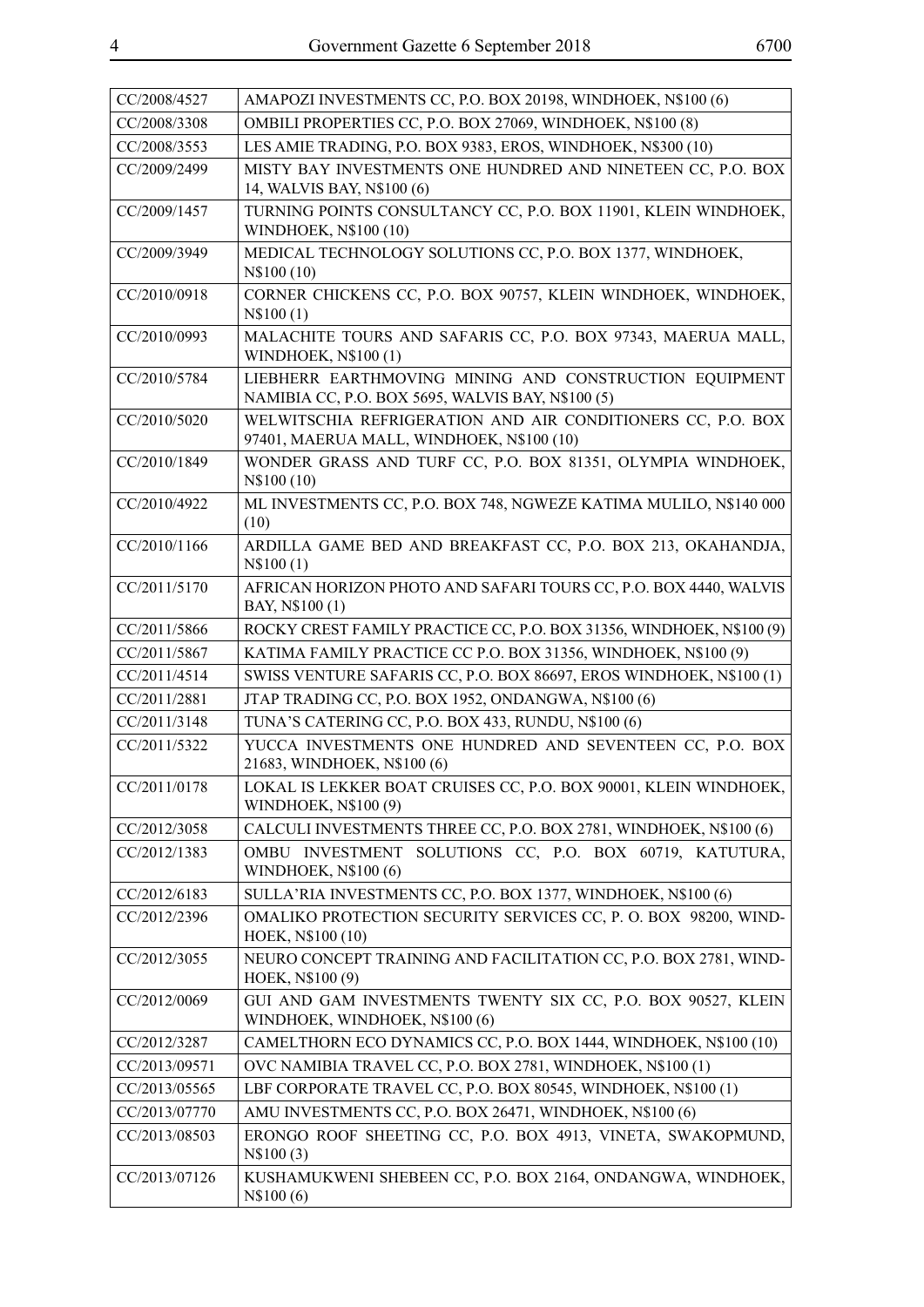| CC/2013/11781 | DKK CIVIL LAB EQUIPMENT SUPPLIER CC, P.O. BOX 23662, WINDHOEK,<br>N\\$100(6)                    |  |
|---------------|-------------------------------------------------------------------------------------------------|--|
| CC/2013/11874 | GLOBAL MOBILE TECHNOLOGIES NAMIBIA CC, P.O. BOX 81905, OLYMPIA,<br>WINDHOEK, N\$100 (9)         |  |
| CC/2013/13385 | JAM ROCK INVESMENT CC, P.O. BOX 676, NGWEZE, N\$ 200 (10)                                       |  |
| CC/2013/08276 | ORICLE INVESTMENTS CC, P.O. BOX 98190, WINDHOEK, N\$100 (6)                                     |  |
| CC/2013/00049 | FASHING BEAUTY SALON CC, P.O. BOX 21975, WINDHOEK, N\$100 (6)                                   |  |
| CC/2013/09420 | VERCELLO TRADING ENTERPRISES CC, P.O. BOX 2434, SWAKOPMUND,<br>N\$100(6)                        |  |
| CC/2014/12972 | MOMBASA INVESTMENTS CC, P. O. BOX 2558, WINDHOEK, N\$100 (6)                                    |  |
| CC/2014/02035 | NDAWAPEKA TAILORING CC, P.O. BOX 407, ARANDIS, N\$100 (6)                                       |  |
| CC/2014/03621 | ROCK-MED DIAGNOSTIC LAB CC, P.O. BOX 8527, BACHBRECHT, N\$100 (9)                               |  |
| CC/2014/07201 | OHAMBO-WORTH INVESTMENT CC, P.O. BOX 5352, WINDHOEK, N\$100 (6)                                 |  |
| CC/2014/07884 | \\GUBASEN CASH LOAN CC, P.O. BOX 1150, WALVIS BAY, N\$100 (8)                                   |  |
| CC/2014/10865 | KGL TRADING ENTERPRISE CC, P.O. BOX 2136, RUNDU, N\$ 200 (6)                                    |  |
| CC/2014/04556 | NAMIBIA MACHINERY OPERATIONS TRAINING CENTRE CC, P.O. BOX<br>81905, WINDHOEK, N\$100 (10)       |  |
| CC/2014/06621 | SUN SHINE INVESTMENT CC, P.O. BOX 32034, WINDHOEK, N\$100 (6)                                   |  |
| CC/2014/12490 | FELZARETT PROPERTY DEVELOPMENT NINE CC, P.O. BOX 11567, KLEIN<br>WINDHOEK, WINDHOEK, N\$100 (8) |  |
| CC/2014/13959 | MAT AND JACKY INVESTMENT CC, P.O. BOX 6579, AUSSPANNPLATZ,<br><b>WINDHOEK, N\$100 (6)</b>       |  |
| CC/2015/14864 | PERKIN STREET NUMBER FOURTEEN CC, OLYMPIA, WINDHOEK, N\$100 (8)                                 |  |
| CC/2015/07745 | WYSA ENGINEERING NAMIBIA CC, P.O. BOX 130, SWAKOPMUND, N\$100 (5)                               |  |
| CC/2015/05765 | MY WORLD-LIFE COACHING STUDIO CC, P.O. BOX 21771, WINDHOEK,<br>N\$100 (10)                      |  |
| CC/2015/14935 | IPAY SOLUTIONS CC, P.O. BOX 6057, AUSSPANNPLATZ, WINDHOEK, N\$100 (10)                          |  |
| CC/2015/03125 | UNOUUA INVESTMENT CC, P.O. BOX PIONIERSPARK, WINDHOEK, N\$100 (6)                               |  |
| CC/2015/15005 | SEVENTY NINE ELECTRICAL SERVICES CC, P.O. BOX 86186, N\$100 (5)                                 |  |
| CC/2015/13488 | NETWORK ESTATE AGENCY CC, P.O. BOX 9851, WINDHOEK, N\$100 (8)                                   |  |
| CC/2015/05977 | TUYAKULA MAHANGU MILLS CC, P.O. BOX 639, GROOTFONTEIN, N\$100 (6)                               |  |
| CC/2015/10069 | SEIZE THE MOMENT INVESTMENTS SEVENTY SEVEN CC, P.O. BOX 65,<br><b>TSUMEB, N\$100 (6)</b>        |  |
| CC/2015/15806 | RANATH MODELING AGENCY CC, P.O. BOX 27397, WINDHOEK, N\$500 (10)                                |  |
| CC/2015/13566 | MATTIE INVESTMENTS ONE EIGHT THREE CC, P.O. BOX 12, WALVIS BAY,<br>N\$100(8)                    |  |
| CC/2015/13567 | MATTIE INVESTMENTS ONE EIGHT FIVE CC, P.O. BOX 12, WALVIS BAY,<br>N\$100(8)                     |  |
| CC/2015/09752 | BIG BOSH TRADING ENTERPRISES CC, P.O. BOX 1296, KEETMANSHOOP,<br>N\\$100 (10)                   |  |
| CC/2016/08142 | KAREN JOY INVESTMENTS CC, P.O. BOX 21177, WINDHOEK, N\$100 (6)                                  |  |
| CC/2016/01119 | THE LONG TABLE RESTAURANT CC, P.O. BOX 90733, WINDHOEK, N\$100 (9)                              |  |
| CC/2016/12912 | KAULINGE DE WAAL CONSULTING ENGINEERS CC, P.O. BOX 81073,<br><b>WINDHOEK, N\$100(5)</b>         |  |
| CC/2016/08255 | TIP TOP CATERING CC, P.O. BOX 40041, AUSSPANNPLATZ, WINDHOEK,<br>N\\$100(9)                     |  |
| CC/2016/08722 | HERBENSTREIT CREST INVESTMENTS NUMBER FOUR CC, P.O. BOX 30,<br><b>WINDHOEK, N\$100 (6)</b>      |  |
| CC/2016/08723 | HERBENSTREIT CREST INVESTMENTS NUMBER THREE CC, P.O. BOX 30,<br><b>WINDHOEK, N\$100 (6)</b>     |  |
| CC/2016/08727 | HERBENSTREIT CREST INVESTMENTS NUMBER ONE CC, P.O. BOX 30,<br><b>WINDHOEK, N\$100 (6)</b>       |  |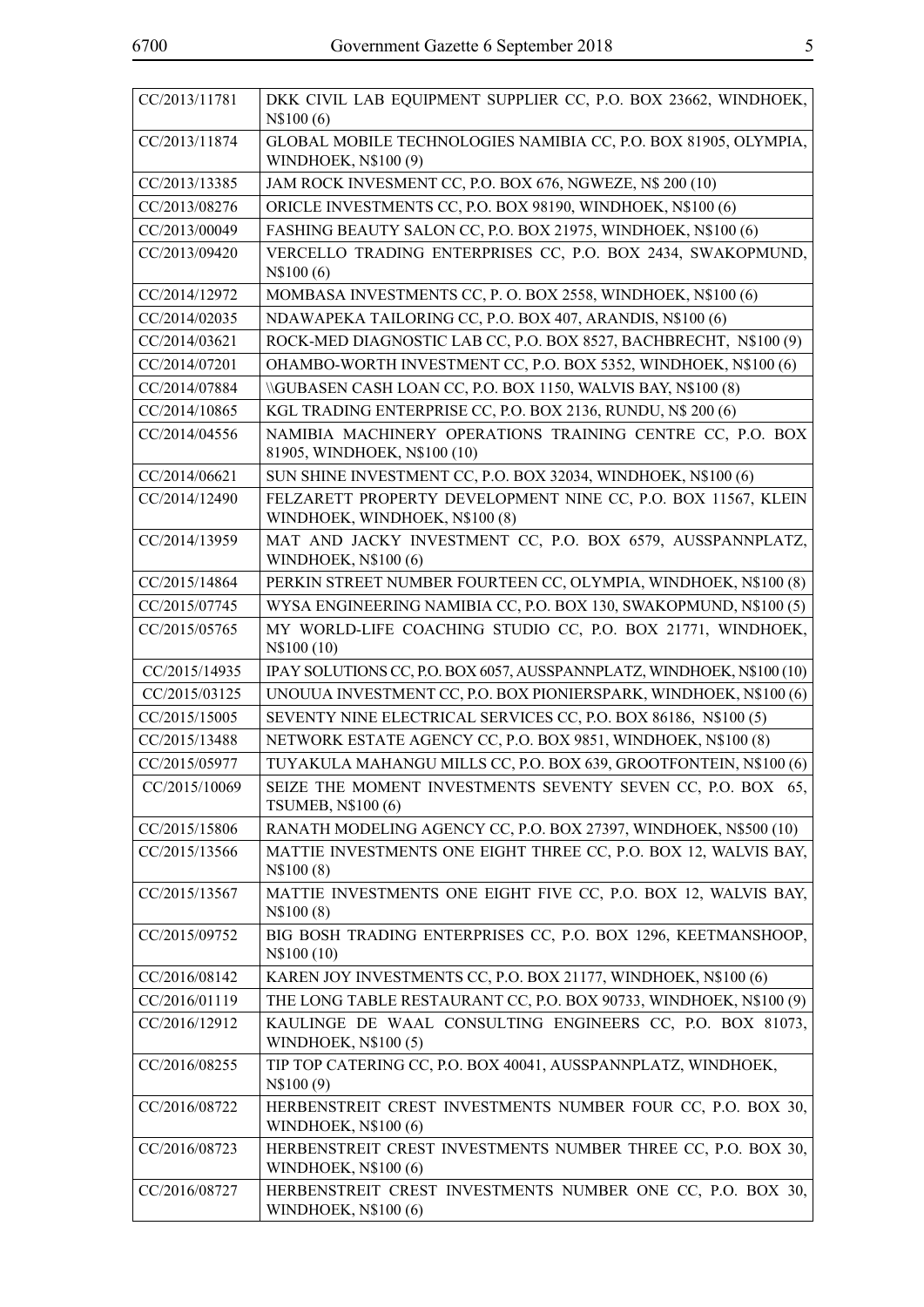| CC/2016/08724 | HERBENSTREIT CREST INVESTMENTS NUMBER TWO CC, P.O. BOX 30,<br>WINDHOEK, $N$100(6)$    |
|---------------|---------------------------------------------------------------------------------------|
| CC/2016/08726 | HERBENSTREIT CREST INVESTMENTS NUMBER SIX CC, P.O. BOX 30,<br>WINDHOEK, $N$100(6)$    |
| CC/2016/08725 | HERBENSTREIT CREST INVESTMENTS NUMBER FIVE CC, P.O. BOX 30,<br>WINDHOEK, $N$100(6)$   |
| CC/2016/03648 | LONGIFENGE FASHION DESIGN CC, P.O. BOX 7116, OSHAKATI, WINDHOEK,<br>N\\$100(9)        |
| CC/2016/13778 | MATTIE INVESTMENTS ONE EIGHT SIX CC, P.O. BOX 12, WALVIS BAY, N\$100 (6)              |
| CC/2016/13734 | WILREN LINER CC, P.O. BOX 23391, WINDHOEK, N\$100 (6)                                 |
| CC/2017/05007 | WEST END WELDING INVESTMENTS CC, P.O. BOX 810, GOBABIS, N\$50 (6)                     |
| CC/2017/02637 | INCLEDON NAMIBIA CC, P.O. BOX 65, WINDHOEK, N\$100 (6)                                |
| CC/2018/01033 | ZALLIES AND SONS FISHING CC, P.O. BOX 10023, KHOMASDAL, WINDHOEK,<br>N\\$ 6500 (1)    |
| CC/2018/01035 | ZALLIES AND SONS ENTERPRISES CC, P.O. BOX 10023, KHOMASDAL,<br>WINDHOEK, N\$ 6000 (9) |
|               |                                                                                       |
| CC/2018/02073 | MOKORO FISHING CC, P.O. BOX 1989, RUNDU, N\$8000 (1), N\$100 (4)                      |

## **BUSINESS AND INTELLECTUAL PROPERTY AUTHORITY**

No. 216 2018

## INTENDED DEREGISTRATION OF CLOSE CORPORATIONS: CLOSE CORPORATIONS ACT, 1988

In terms of section 26(1) of the Close Corporations Act, 1988 (Act No. 26 of 1988), I hereby give notice that I have, at the expiration of two months, from the date of publication of this notice, the close corporations mentioned in the Schedule will, unless good cause is shown to the contrary, be deregistered.

# **T.S. ANDIMA REGISTRAR OF CLOSE CORPORATIONS**

**NOTE:** No guarantee is given in respect of the accuracy of the particulars furnished and no responsibility is accepted for errors or omissions or the consequences thereof.

| CC/1996/0086 | BAUMS MOTORS CC, P.O. BOX 1782 OTJIWARONGO, N\$100 (6)                 |
|--------------|------------------------------------------------------------------------|
| CC/1997/0356 | SAVANNAH CHARCOAL CC, P.O. BOX 1782, OTJIWARONGO, N\$100 (6)           |
| CC/1997/1434 | EXCELLENT OUTCOMES CC, P.O. BOX 8682, BACHBRECHT, WINDHOEK,            |
|              | N\$100(6)                                                              |
| CC/1997/1191 | METSYS CC, P.O. BOX 97401, MAERUA MALL, WINDHOEK, N\$100 (6)           |
| CC/1999/0369 | OVERSEAS AUTO SALES CC, P.O. BOX 90453, KLEIN WINDHOEK, WINDHOEK,      |
|              | N\\$100(6)                                                             |
| CC/2001/1528 | EXECUTIVE CASH TRADERS CC, P.O. BOX 1782, OTJIWARONGO, N\$100 (8)      |
| CC/2002/2148 | M L HUBER PROPERTIES TWENTY EIGHT CC, P.O. BOX 86477, EROS,            |
|              | <b>WINDHOEK, N\$100 (8)</b>                                            |
| CC/2003/0211 | BV INVESTMENTS THREE HUNDRED AND TWELVE CC, P.O. BOX 81905,            |
|              | WINDHOEK, $N$100(6)$                                                   |
| CC/2003/0233 | CARPE DIEM CONSTRUCTION CC, P.O. BOX 1782, OTJIWARONGO, N\$100 (5)     |
| CC/2004/1041 | LINDEQUEST INVESTMENTS NUMBER TWENTY ONE CC, P.O. BOX 90527,           |
|              | KLEIN WINDHOEK, WINDHOEK, N\$100 (6)                                   |
| CC/2006/2889 | LEVO DOLPHIN TOURS AND CHALETS CC, P.O. BOX 14, WALVIS BAY, N\$100 (1) |